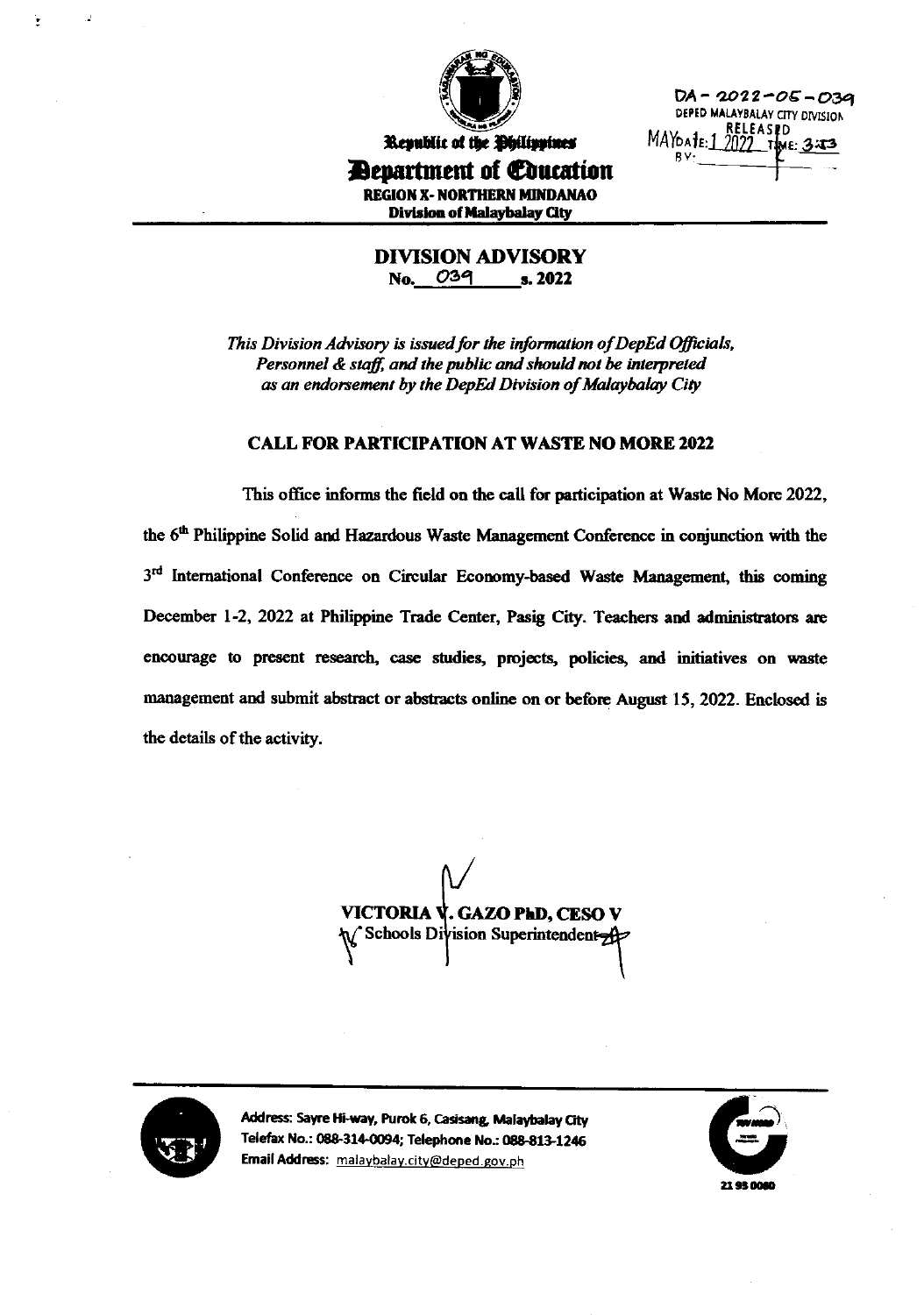1022-51239

# WASIE NO MOKE *L*O*ll*

6<sup>th</sup> Philippine Solid & Hazardous Waste Management Conference with the 3<sup>d</sup> International Conference on Circular Economy-based Waste Management Philippine Trade Training Center-Global MSME Academy | December 1-2, 2022

April 28, 2022

Victoria V. Gazo Schools Division Superintendent Malaybalay City DEPED Region X Malaybalay City

### Subject: Call for Participation at Waste No More 2022

Dear Ms. Gazo,

Isang malinis at luntiang Pilipinas!

On behalf of the Scientific Committee, I am pleased to invite you to Be part of the solution! at Waste No More 2022, the 6<sup>th</sup> Philippine Solid & Hazardous Waste Management Conference in conjunction with the 3<sup>n</sup> Intemational Conference on Circular Economy-based Waste Management, this coming December l-2,2022 at the Philippine Trade Training Center, Pasay City.

Waste No More conferences aim to encourage international communication, collaboration, and networking to advance knowledge and promote values, attitudes, commitment, and skills needed to address emerging issues on waste management and protection of the environment. These conferences also aim to strengthen the link between collaborative projects and applied research to support and address industry needs, as well as, facilitate an open and constructive dialogue between multi-sector stakeholders towards resolving waste problems.

The annual Waste No More conference is the only conference in the Philippines, to date, that provides a platform for academe, government, industry, international organizations, NGOs, environmental practitioners, and civil society to present their research, case studies, projects, policies, and initiatives on waste management.

Our waste problem is not the govemment's problem alone nor can they single handedly resolve this problem. We are all polluters; therefore, we are all responsible. We MUST be responsible. Be part of the solution! Let us come together and actively participate in finding solutions, encourage others to share ideas and experiences, and realize that we are all trustecs of the planet and fulfill our shared responsibility for the continuation ofall life.

The Scientific Committee welcomes your abstracts for oral and poster presentations on the following topics, but not limited to:

- Waste minimization, generation & characterization
- Recycling & reuse
- Resource and energy recovery
- Collection, transfer, transport, storage & treatment

 $\sim$   $\alpha$ 

- Infrastructure, landfill  $\&$  methane gas capture
- Climate change and air pollution
- . Impacts ecosystems & human wellbeing
- Soil & water contamination
- . Circular Economy & Life Cycle Analysis
- Education, training & knowledge creation
- Best practices and technology, Innovation
- $\blacksquare$ Economic analysis
- $\blacksquare$ Environmental assessments
- Finance & financial sustainability
- $\blacksquare$ Policy, regulations
- Other legal structures & institutions
- Public engagement & social inclusion
- Communication & behavioral change  $\blacksquare$

Please submit your abstract or abstracts online only on or before August 15, 2022.

## Be part of the solution!

https://wastenomore2022.wixsite.com/wastenomore2022 | wastenomore2022@gmail.com | +63 915 0138758 (WhatsApp)